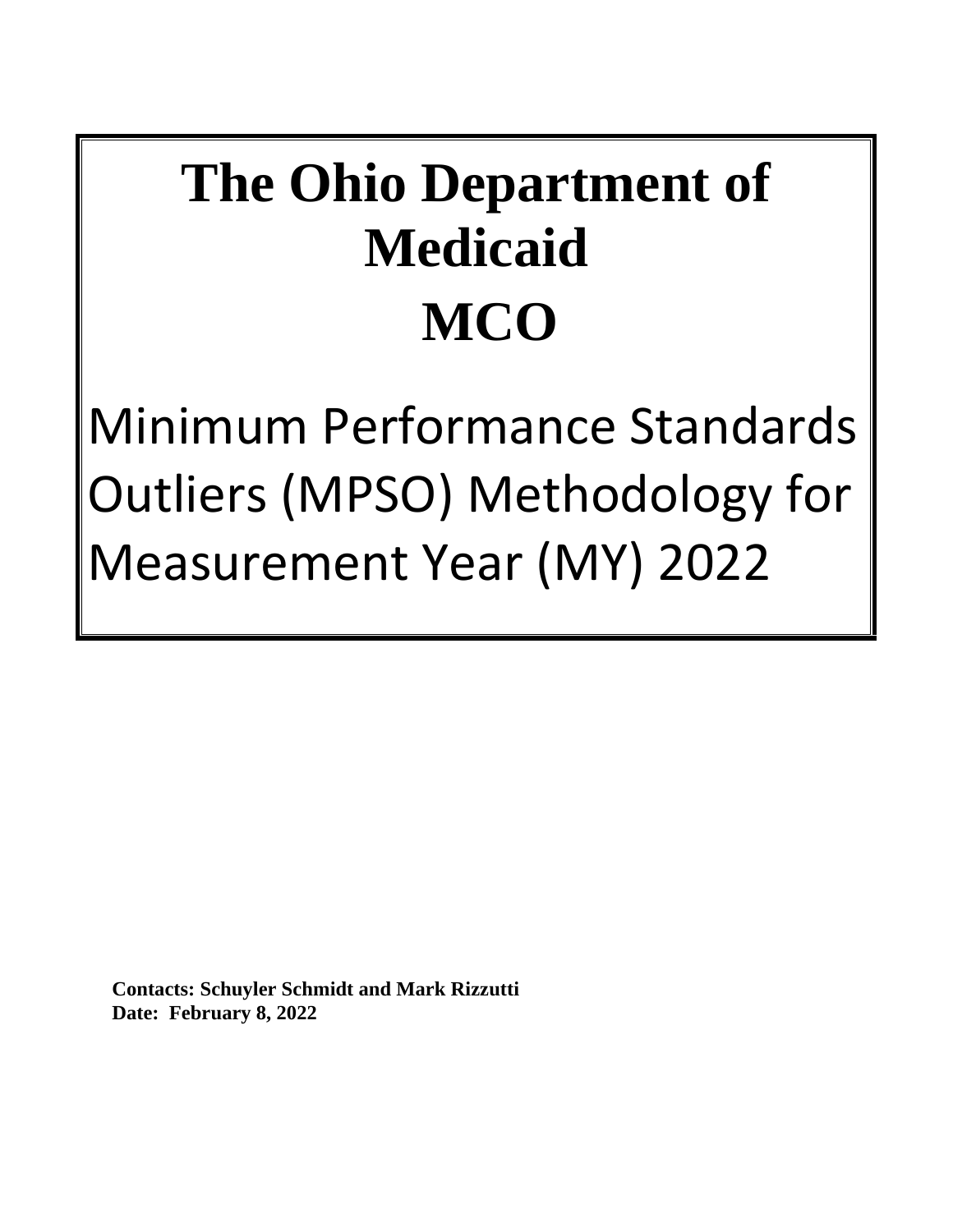#### **Introduction**

Due to the pandemic, the Ohio Department of Medicaid (ODM) will use the Minimum Performance Standard Outliers (MPSO) Methodology to set standards for performance measures established in Appendix M (January-June 2022) and Appendix I (July-December 2022) of the Ohio Medicaid Medical Assistance Provider Agreement. Using this methodology, ODM will evaluate each plan's performance by comparing Ohio Medicaid Managed Care Organization (MCO)'s results to each other and identifying outliers that are statistically lower or higher than the median MCO for the measure being evaluated.

These methods set outlier standards for measurement year (MY) 2022. For MY 2022, this method examines the dispersion in MCO values from MY 2020 – MY 2021 and the median MCO value for MY 2022 for each measure to set an upper or lower outlier standard (depending on the desired direction for the measure). The values from MY 2020 – MY 2021 determine the dispersion for each year MY 2020 through MY 2021 and those dispersions (standard deviation for each year) are used in a formula to create a threshold for MY 2022. The median plan in MY 2022 will be the starting point of the formula for the MY 2022 standard, with the outlier threshold relying on the median for MY 2022 and the dispersion calculated using standard deviations from MY 2020 – MY 2021. If data from an MCO or more than one MCO from the years MY 2020 to MY 2021 are not considered to be quality data, then the formula will be adjusted to remove that MCO's data from the calculation of the standard deviation for that year. The decision on whether the MCO data are considered to be quality data is solely at the discretion of ODM.

For each MCO, any MY 2022 measure reportable, in accordance with HEDIS specifications, will be included in the MPSO calculations for MY 2022.

For instance, if an MCO is contracted with Ohio Medicaid only in the first half of 2022 (or only in the second half of 2022), data for that MCO will be collected for MY 2022 for measures that are reportable in accordance with HEDIS specifications. Some measures require a full year of data to meet HEDIS specifications while other measures allow for less than a full year of data to meet HEDIS specifications. This data time period requirement is defined for each measure by the measure steward.

Because some measures may have different numbers of MCOs meeting HEDIS specifications than other measures, the number of MCOs included in the MPSO formula for MY 2022 will vary by measure. See the MPSO formula section below for further explanation.

Whether or not the MCO meets HEDIS reporting specifications for MY 2022 does not correlate with use of the MCO's previous years' data in 2020 and 2021 as part of the formula, as all data points from MY 2020 and MY 2021 will be included in MY 2020 and MY 2021 in order to calculate the standard deviations necessary for the formula. See the formula section below for more detail. For example, if an MCO is contracted with Ohio Medicaid only in the first half of 2022, but was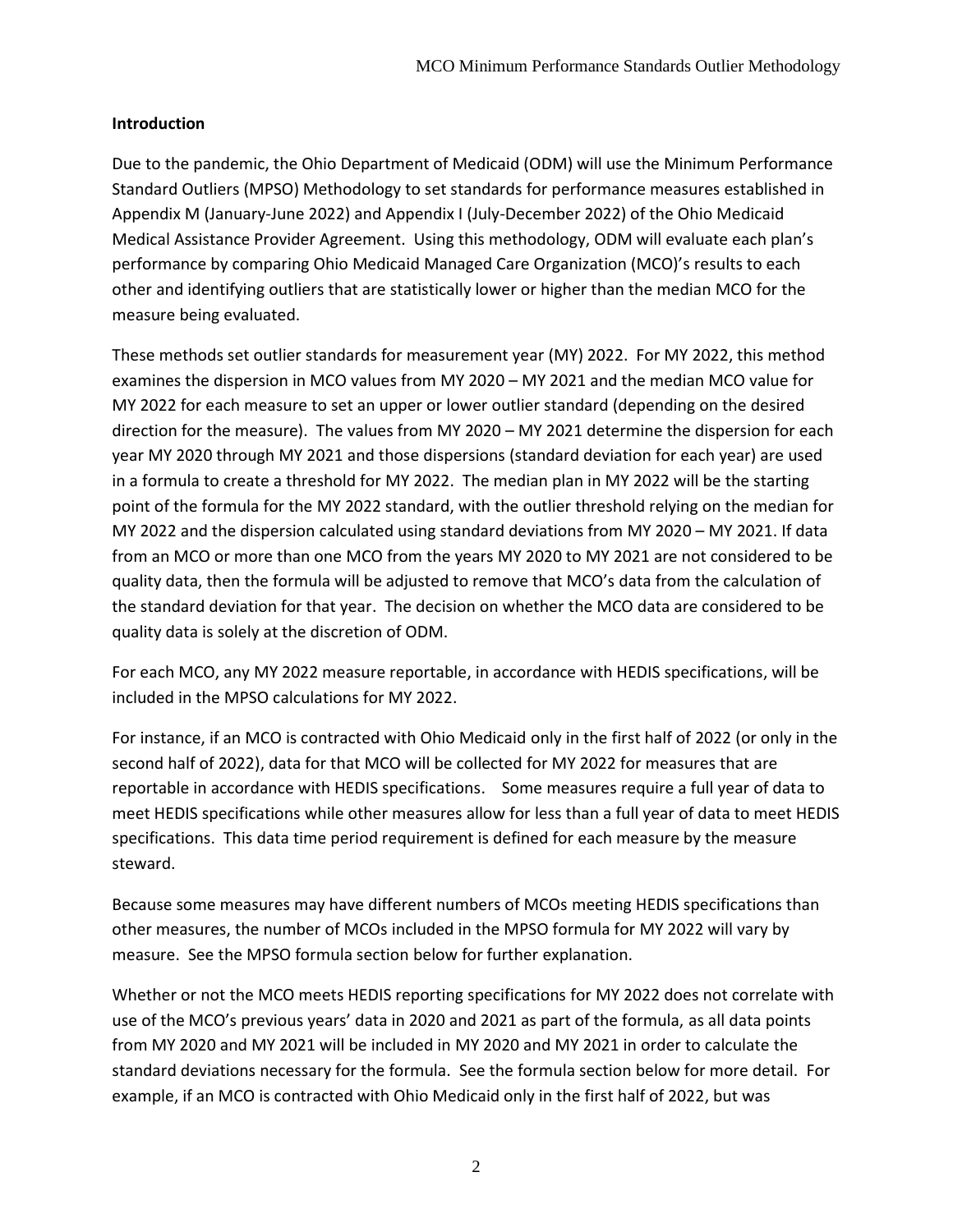contracted with Ohio Medicaid in 2020 and 2021, the 2020 and 2021 data points will be included for the standard deviation calculations for 2020 and 2021 in the overall formula for that measure. Also, if an MCO is contracted with Ohio Medicaid only in the second half of 2022 but was not contracted with Ohio Medicaid in 2020 and 2021, that MCO will have no data points for 2020 and 2021 standard deviation calculations for 2020 and 2021 in the overall formula for that measure. Finally, if an MCO is contracted with Ohio Medicaid in the entirety of 2022, and was contracted with Ohio Medicaid in 2020 and 2021, that MCO will have data points for 2020 and 2021 standard deviation calculations for 2020 and 2021 in the overall formula for that measure.

However, the use of the data points or lack of use of the data points in 2020 or 2021 for the calculation of standard deviations in the formula as described above and below has no bearing on which measures the MCOs are responsible and accountable for in MY 2022. The formula section below provides additional detail.

The measures for which there will be outlier standards for MY 2022 are listed in Table 1 below.

## **Calculation of the MY 2022 Formula and Standards**

### **Step 1: Rank MCOs for Each Measure for the MY 2022**

For each measure listed in Table 1 the MCOs will be ranked for the Measurement Year(MY) 2022 from 1 to N for the N number of managed care plans in the measure, with 1 being the best ranking and N being the worst ranking. N represents the number of MCOs that meet HEDIS reporting specifications for that particular measure in MY 2022. This number N is subject to change based on the number of MCOs that meet HEDIS reporting specifications for that measure in MY 2022. For example, if for a given measure, four MCOs meet HEDIS reporting specifications in MY 2022, then N  $=$  4, and if for a given measure, five MCOs meet HEDIS reporting specifications in MY 2022, then N  $=$ 5. N can be as small as 4 or as large as 8 for MY 2022. If five MCOs meet HEDIS reporting specifications in MY 2022, 1 will be the best ranked MCO, and 5 would be the worst ranked MCO.

For each measure, after the MCOs have been ranked as shown above, the median, or middle ranked MCO, will be calculated for the N plans that meet HEDIS reporting specifications for MY 2022. For measures in which there is an even number of MCOs in MY 2022, the Median Plan for MY 2022 will be calculated as the average between the two median MCOs for MY 2022, as is customary for median calculations of even numbered groups. For example, if for a given measure, four MCOs meet HEDIS reporting specifications in MY 2022, then N = 4 and the median MCO would be the average of MCOs ranked 2 and 3. Or, for a given measure, if five MCOs meet HEDIS reporting specifications in MY 2022, then  $N = 5$  and the median MCO would be the MCO ranked 3. Or, for a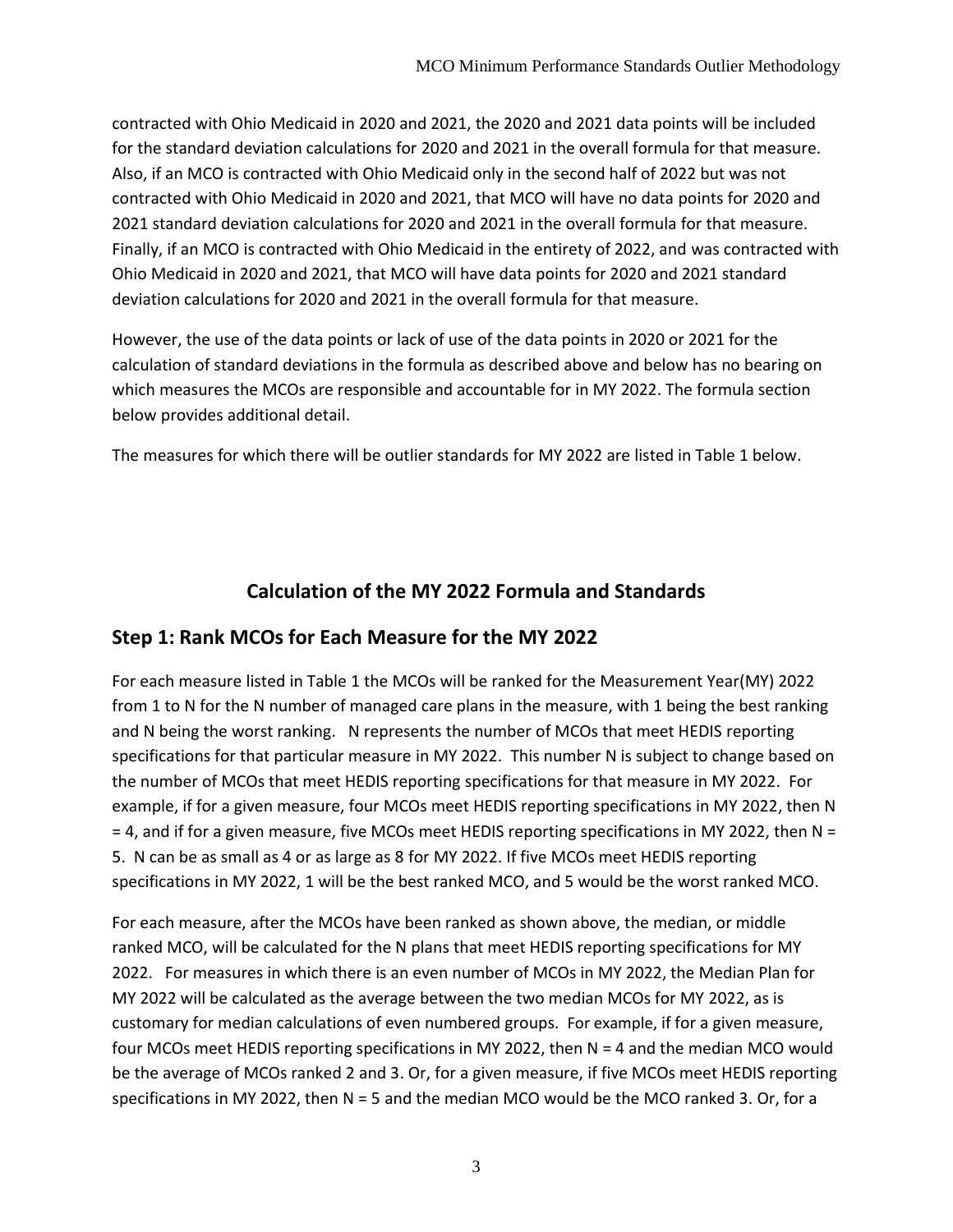given measure, if six MCOs meet HEDIS reporting specifications in MY 2022, then N = 6 and the median MCO would be the average of MCOs ranked 3 and 4. If  $N = 7$ , then the median would be the  $4<sup>th</sup>$  ranked MCO. If N = 8, then the median would be the average of the MCOs ranked 4 and 5.

## **Step 2: Calculate Standard Deviations for Each Measure for MY 2020 and MY 2021**

Calculate the standard deviation for each measure for each of the two years listed (MY 2020 and MY 2021), using all aggregate rate data for each of the five MCOs as the five data points for that year, then computing the mean of the five MCOs, and computing the rest of the standard deviation formula using the population standard deviation formula:

$$
\sigma = \sqrt{\frac{1}{N} \sum_{i=1}^{N} (x_i - \mu)^2}
$$

The population standard deviation formula is chosen instead of the sample standard deviation formula because all five MCOs represent the ODM MCO population for that year, and not a sample of the population for that year.

For each measure, if all data from MCOs from the years MY 2020 to MY 2021 are considered to be quality data, then five data points will be used in MY 2020 and MY 2021 in order to calculate the MY 2020 and MY 2021 standard deviations necessary for the MY 2022 MPSO formula.

A. Multiply each of the standard deviations by 2 in order to get the 2SD number

### **Step 3: Calculate the Threshold for the Outliers for the MY**

The threshold for the outliers for the MY will be the median MCO for the MY minus a weighted average of the MY2020 and MY2021 standard deviations determined in Step 2. Using the standard deviations calculated in Step 2, the general formula for creating the threshold for the outliers for the measures will be:

MY 2022 = Median Plan MY 2022 – [(0.4\*(2SD MY 2020)) + (0.6\*(2SD MY 2021))] \*= multiply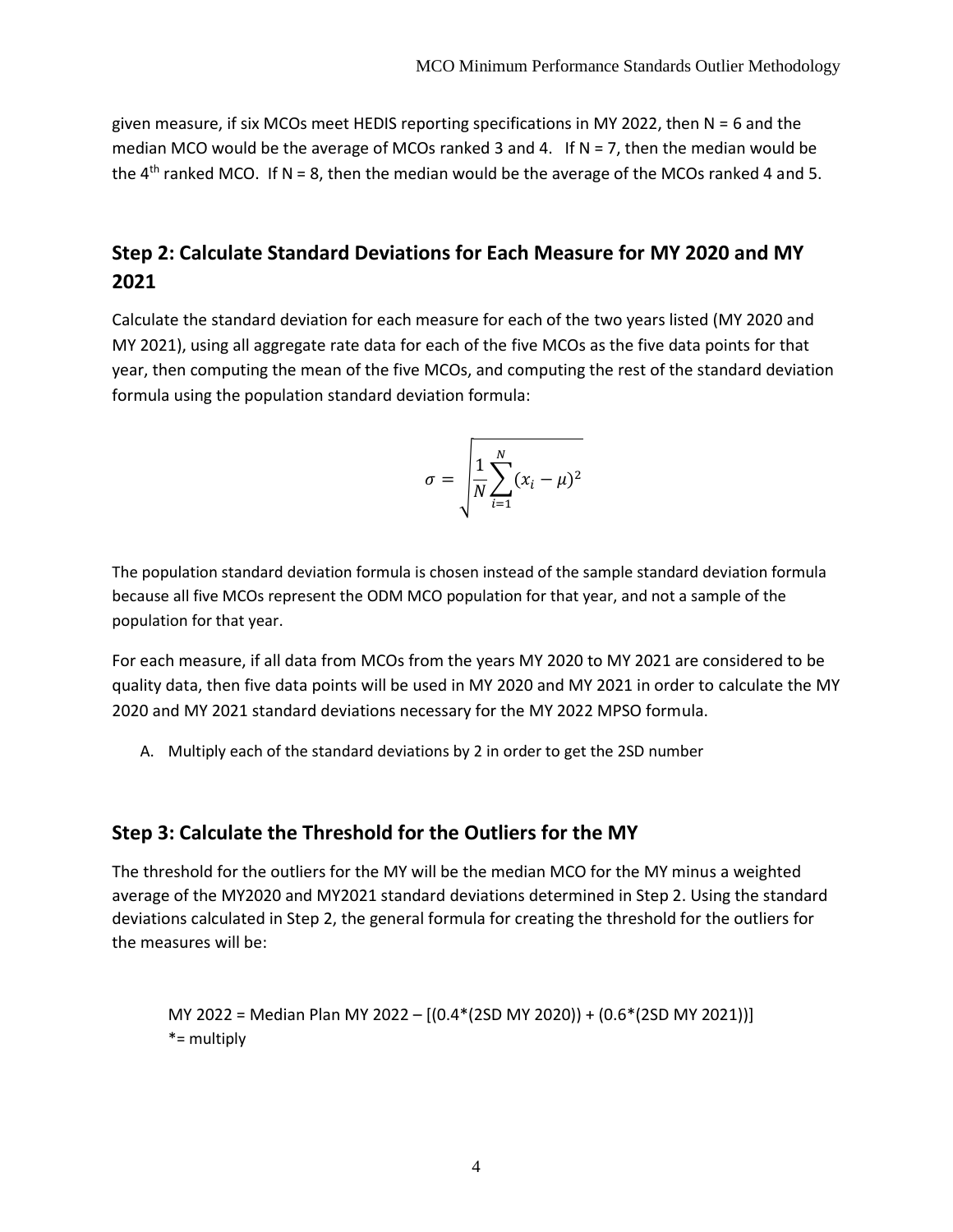## **Step 4: Determine the MY Standard**

For measures where a higher value indicates better performance, if the threshold created in Step 3 above is lower than the benchmark specified in Table 1 for MY 2022, then the MY standard is set as the MY threshold created in Step 3. If the threshold created in Step 3 for the MY 2022 is higher than the benchmark specified in Table 1, the MY standard is set as equal to the benchmark specified in Table 1.

Conversely, for measures where a lower value indicates better performance, if the threshold created in Step 3 above is higher than the benchmark specified in Table 1 for MY 2022, then the MY standard is set as the MY threshold created in Step 3. If the threshold created in Step 3 for the MY 2022 is lower than the benchmark specified in Table 1, the MY standard is set as equal to the benchmark specified in Table 1.

Measures where a lower value indicates better performance are noted in Table 1.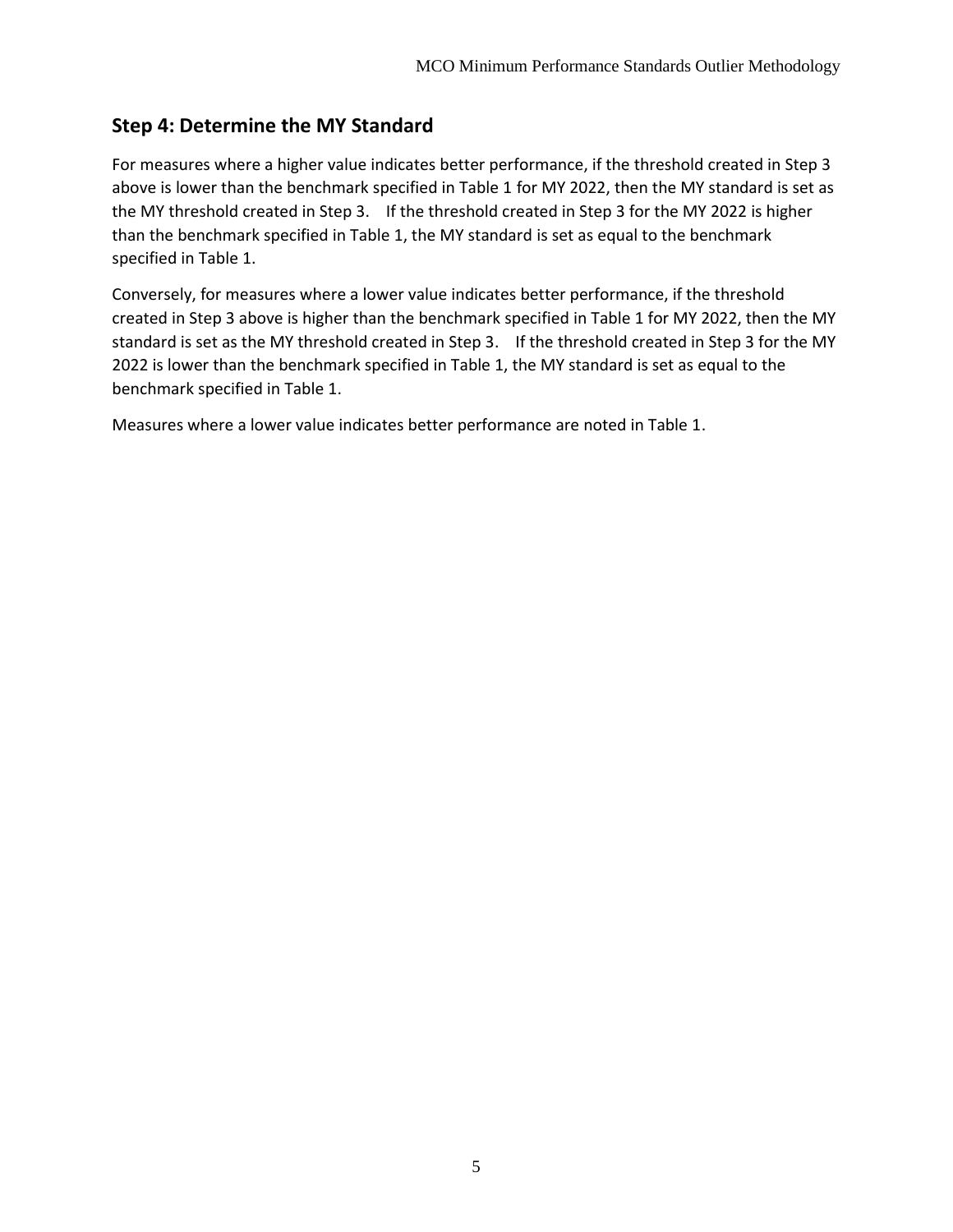| Table 1 - MY 2022 Benchmarks                                                                                |                             |                                   |  |
|-------------------------------------------------------------------------------------------------------------|-----------------------------|-----------------------------------|--|
| <b>Measure</b>                                                                                              | <b>Benchmark</b><br>MY 2022 | <b>Source</b>                     |  |
| Adults' Access to Preventive/Ambulatory Health Services (AAP)                                               | $\geq 78.30\%$              | Quality Compass 2021 50th %ile    |  |
| Ambulatory Care: Total - Emergency Department (ED) Visits (AMB) <sup>1</sup>                                | $\leq 81.71$                | CPC 2020 Threshold                |  |
| Annual Dental Visit (ADV)                                                                                   | $\geq 35.42\%$              | Quality Compass 2021 25th %ile    |  |
| Antidepressant Medication Management, Age 18 and older (AMM) -<br><b>Acute Phase</b>                        | $\geq 52.12\%$              | Quality Compass 2021 25th %ile    |  |
| Antidepressant Medication Management, Ages 18 and older (AMM) -<br><b>Continuation Phase</b>                | $\geq 36.70\%$              | Quality Compass 2021 25th %ile    |  |
| <b>Breast Cancer Screening (BCS)</b>                                                                        | $\geq 51.20\%$              | Quality Compass 2021 33.3rd %ile  |  |
| Cervical Cancer Screening (CCS)                                                                             | $\geq 54.01\%$              | Quality Compass 2021 33.3rd %ile  |  |
| Child and Adolescent Well-Care Visits (WCV), 3- 11 years                                                    | $\geq 45.60\%$              | Quality Compass 2021 25th %ile    |  |
| Child and Adolescent Well-Care Visits (WCV), 12-17 years                                                    | $\geq 39.15\%$              | Quality Compass 2021 25th %ile    |  |
| Child and Adolescent Well-Care Visits (WCV), 18-21 years                                                    | $\geq 19.02\%$              | Quality Compass 2021 25th %ile    |  |
| Chlamydia Screening (CHL)                                                                                   | $\geq 54.91\%$              | Quality Compass 2021 50th %ile    |  |
| Childhood Immunization Status (Combo 3) (CIS)                                                               | $\geq 62.89\%$              | Quality Compass 2021 25th %ile    |  |
| Blood Pressure Control for Patients with Diabetes (BPD)                                                     | $\geq 63.26\%$              | Quality Compass 2021 66.67th %ile |  |
| Eye Exam for Patients With Diabetes (EED)                                                                   | $\geq 51.36\%$              | Quality Compass 2021 50th %ile    |  |
| Hemoglobin A1c Control for Patients With Diabetes (HBD) - HbA1c<br>Control (<8.0%)                          | $\geq 43.92\%$              | Quality Compass 2019 25th %ile    |  |
| Hemoglobin A1c Control for Patients With Diabetes (HBD) - HbA1c Poor<br>Control (>9.0%) <sup>1</sup>        | $\leq 51.90\%$              | Quality Compass 2021 25th %ile    |  |
| Controlling High Blood Pressure (CBP)                                                                       | $\geq 55.35\%$              | Quality Compass 2021 50th %ile    |  |
| Follow-Up After Emergency Department Visit for Substance Use (FUA) -<br>30-day follow-up, Ages 13 - 17      | $\geq 8.43\%$               | Quality Compass 2021 50th %ile    |  |
| Follow-Up After Emergency Department Visit for Substance Use (FUA) -<br>7-day follow-up, Ages 13 - 17       | $\geq 4.11\%$               | Quality Compass 2021 33.3rd %ile  |  |
| Follow-Up After Emergency Department Visit for Substance Use (FUA) -<br>30-day follow-up, Ages 18 and older | $\geq 25.07\%$              | Quality Compass 2021 66.67th %ile |  |
| Follow-Up After Emergency Department Visit for Substance Use (FUA) -<br>7-day follow-up, Ages 18 and older  | $\geq 13.64\%$              | Quality Compass 2021 50th %ile    |  |
| Follow-Up After Emergency Department Visit for Mental Illness (FUM) -<br>30-day follow-up, Ages $6 - 17$    | $\geq 78.16\%$              | Quality Compass 2021 75th %ile    |  |
| Follow-Up After Emergency Department Visit for Mental Illness (FUM) -<br>30-day follow-up, Ages 18 - 64     | $\geq 48.50\%$              | Quality Compass 2021 50th %ile    |  |
| Follow-Up After Emergency Department Visit for Mental Illness (FUM) -<br>7-day follow-up, Ages 6 - 17       | $\geq 65.78\%$              | Quality Compass 2021 75th %ile    |  |
| Follow-Up After Emergency Department Visit for Mental Illness (FUM) -<br>7-day follow-up, Ages 18 - 64      | $\geq 33.56\%$              | Quality Compass 2021 50th %ile    |  |
| Follow-up After Hospitalization for Mental Illness (FUH) - 7-day follow-<br>up, ages 6-17                   | $\geq 58.21\%$              | Quality Compass 2021 75th %ile    |  |
| Follow-up After Hospitalization for Mental Illness (FUH) - 7-day follow-<br>up, ages 18-64                  | $\geq 38.95\%$              | Quality Compass 2021 66.67th %ile |  |
| Follow-Up After Hospitalization for Mental Illness (FUH) - 30-day follow-<br>up, age 18-64                  | $\geq 59.26\%$              | Quality Compass 2021 66.67th %ile |  |